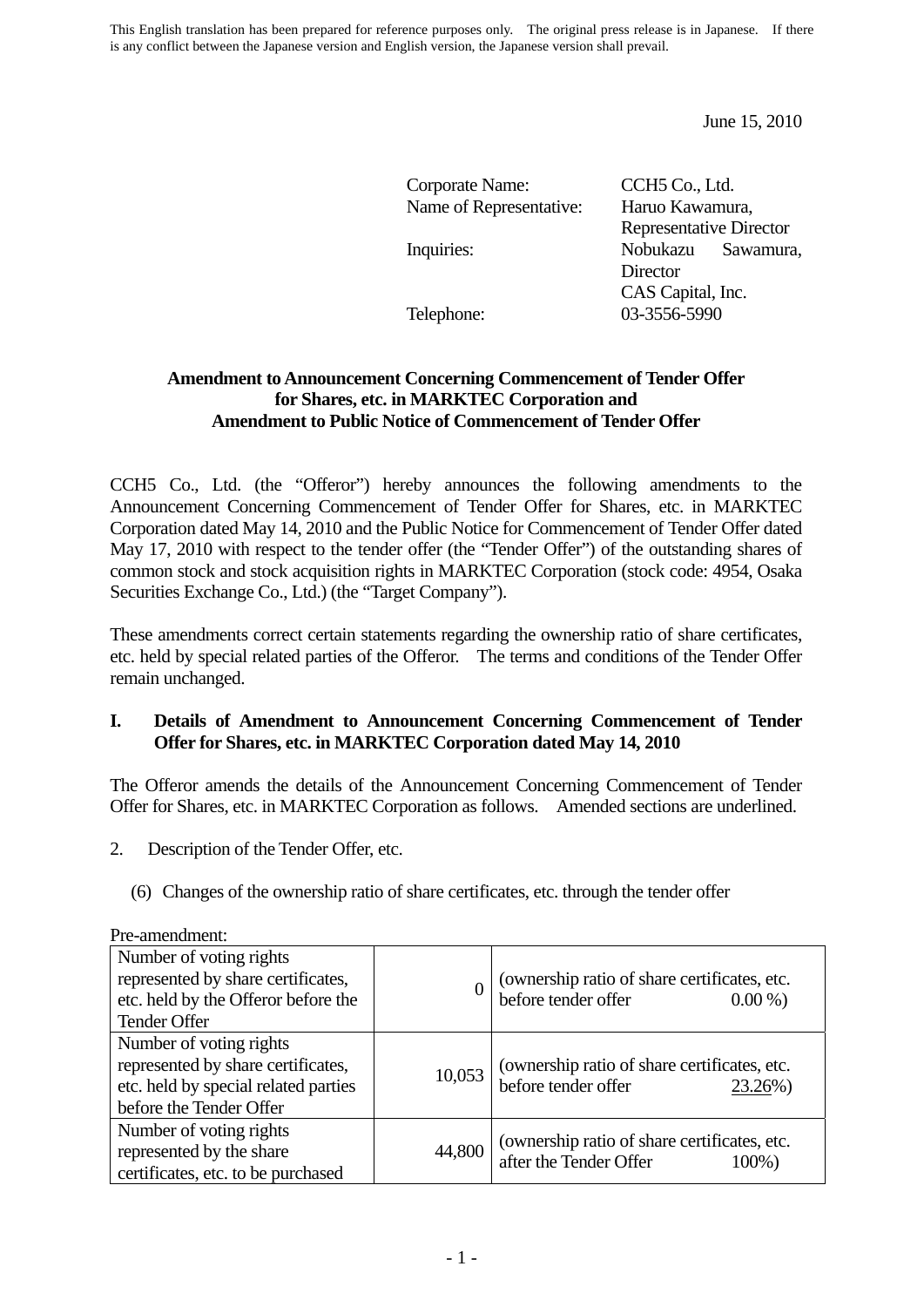| Number of voting rights of all   |        |  |
|----------------------------------|--------|--|
| shareholders, etc. of the Target | 43,213 |  |
| Company                          |        |  |

## (Remainder of this section omitted)

Post-amendment:

| Number of voting rights<br>represented by share certificates,<br>etc. held by the Offeror before the<br>Tender Offer             | 0      | (ownership ratio of share certificates, etc.<br>before tender offer<br>$0.00\%$ |
|----------------------------------------------------------------------------------------------------------------------------------|--------|---------------------------------------------------------------------------------|
| Number of voting rights<br>represented by share certificates,<br>etc. held by special related parties<br>before the Tender Offer | 10,053 | (ownership ratio of share certificates, etc.<br>before tender offer<br>22.44%)  |
| Number of voting rights<br>represented by the share<br>certificates, etc. to be purchased                                        | 44,800 | (ownership ratio of share certificates, etc.<br>after the Tender Offer<br>100%) |
| Number of voting rights of all<br>shareholders, etc. of the Target<br>Company                                                    | 43,213 |                                                                                 |

(Remainder of this section omitted)

# **II. Details of Amendment to Public Notice for Commencement of Tender Offer dated May 17, 2010**

The Offeror amends the details of the Public Notice for Commencement of Tender Offer as follows. Amended sections are underlined.

- 2. Details of the Tender Offer
	- (7) Ownership ratio of share certificates, etc. held by the Offeror as of the date of public notice; ownership ratio of share certificates, etc. held by special related parties as of the date of public notice; and their total

Pre-amendment:

Offeror: 0.00% Special Related Parties: 23.26% Total: 23.26%

(Remainder of this section omitted)

Post-amendment:

Offeror: 0.00% Special Related Parties: 22.44% Total: 22.44%